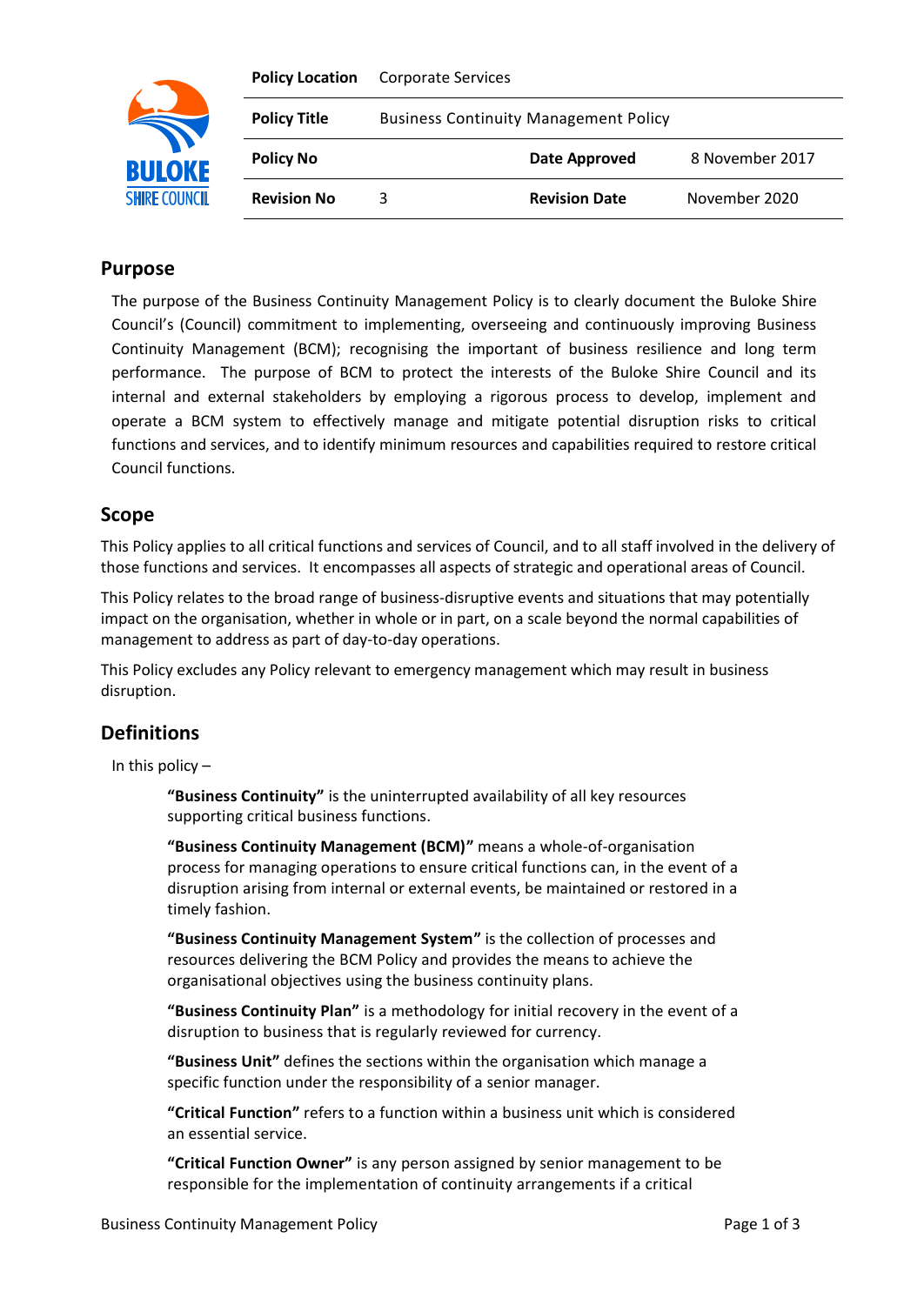function is interrupted.

**"Stakeholder"** means any person or body of people with a vested interested in the performance of the organisation, including but not limited to residents, creditors, insurance agencies and staff.

### **Policy Statement**

Council shall develop and maintain a sound BCM system to effectively enable Council to re-establish functions and services in a timely and efficient manner, with minimal disruption to stakeholders. By understanding the environment, vulnerabilities and criticalities of the organisation, Council is committed to ensuring there is a clear understanding of what accountabilities and responsibilities are in place when emergency, continuity and recovery response are in effect.

### **Guidelines**

#### **Planning**

- 1. Council will maintain business continuity plans for key locations and business processes.
- 2. The Chief Executive Officer oversees the establishment and facilitation of the business continuity management system throughout the Council.
- 3. The Business Continuity Coordinator is responsible for:
	- a. Identification of critical objectives, in conjunction with senior management, business units and critical function owners
	- b. Identification of processes to ensure Council can continue to achieve its critical objectives should interruptions occur though documentation of minimum resources and response times needed to assure operational continuity through an effective business impact assessment
	- c. Coordination of business continuity management implementation
	- d. Ensuring all staff understand their roles and responsibilities when a major disruption occurs, in conjunction with senior management and supervisors.
- 4. The Business Continuity Coordinator, with input from senior management and extended management, will regularly test and report on the effectiveness of the business continuity plan.

#### **Development and Maintenance**

- 1. Senior management, extended management and critical function owners, in conjunction with the Business Continuity Coordinator, are responsible for:
	- a. Identifying key objectives within their business unit which must be achieved during and after a major disruption, taking into account stakeholder expectations of acceptable service delivery.
	- b. Thoroughly evaluating the impact of disruption risks on critical business functions.
	- c. Considering likely future scenarios which may result in a disruption to the business.
	- d. Providing targeted guidance to staff involved in business continuity management.
	- e. Identifying critical business functions and processes.
	- f. Ensuring there is clarity in relation to specific response actions, roles and responsibilities, including integration with other Council documents, resources and plans.
	- g. Identifying the people, infrastructure and data resources required to maintain a minimum acceptable level of operations.
	- h. Identifying communication requirements and methods of dissemination.